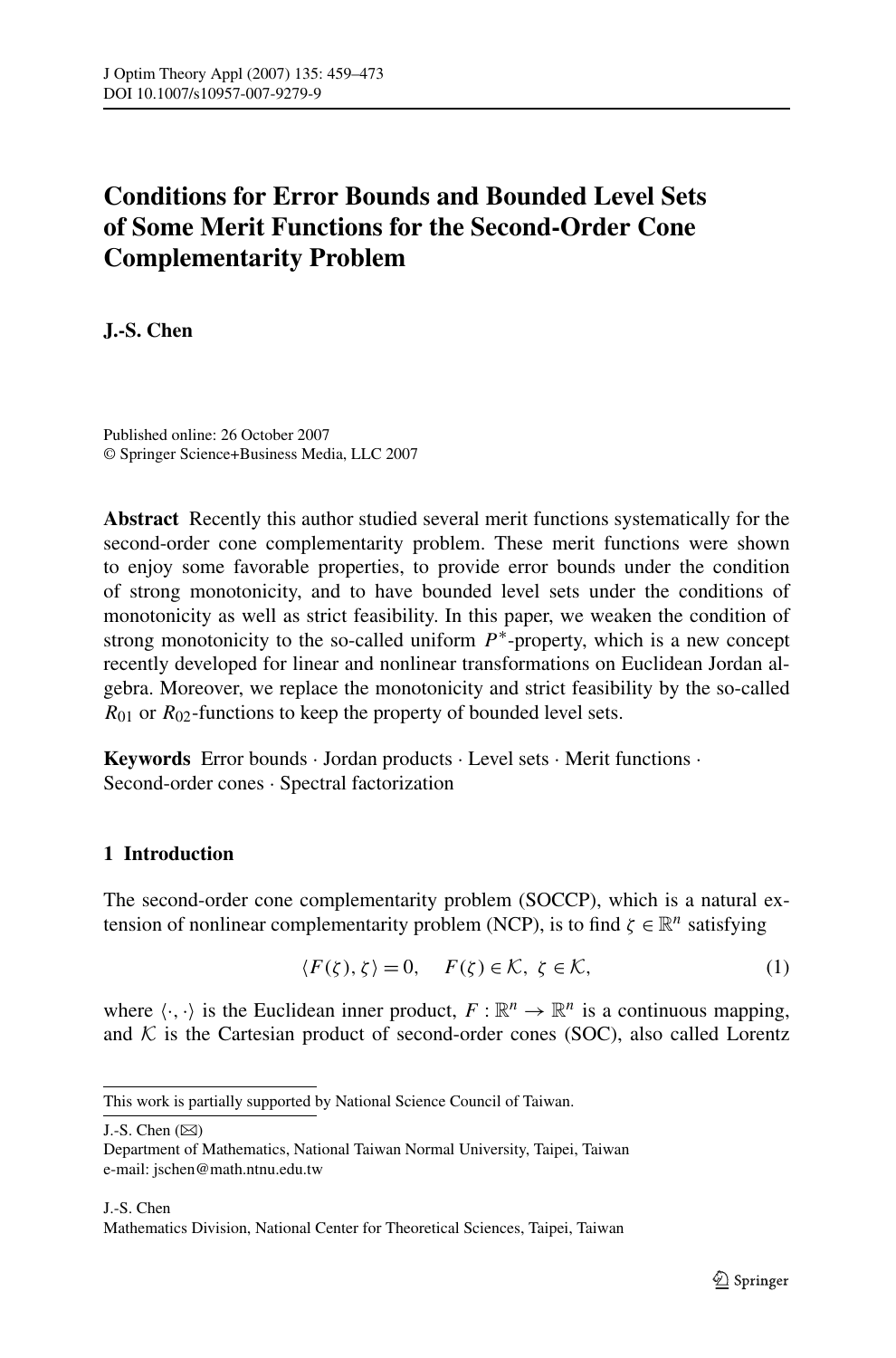<span id="page-1-0"></span>cones [\[1](#page-13-0)]. In other words,

$$
\mathcal{K} = \mathcal{K}^{n_1} \times \dots \times \mathcal{K}^{n_m},\tag{2}
$$

where  $m, n_1, ..., n_m \ge 1, n_1 + ... + n_m = n$ , and

$$
\mathcal{K}^{n_i} := \{ (x_1, x_2) \in \mathbb{R} \times \mathbb{R}^{n_i - 1} \mid \|x_2\| \le x_1 \},\tag{3}
$$

with  $\|\cdot\|$  denoting the Euclidean norm and  $\mathcal{K}^1$  denoting the set of nonnegative reals  $\mathbb{R}_+$ . A special case of (2) is  $\mathcal{K} = \mathbb{R}_+^n$ , the nonnegative orthant in  $\mathbb{R}^n$ , which corresponds to  $m = n$  and  $n_1 = \cdots = n_m = 1$ . If  $K = \mathbb{R}^n_+$ , then ([1\)](#page-0-0) reduces to the nonlinear complementarity problem. Throughout this paper, we assume  $K = K^n$  for simplicity, i.e.,  $K$  is a single second-order cone (all the analysis can be easily carried over to the general case where  $K$  has the direct product structure (2)).

Second-order cone programs (SOCP) are convex optimization problems in which a linear function is minimized over the intersection of an affine linear manifold with Cartesian product of SOCs. Linear programs, convex quadratic programs and quadratically constrained convex quadratic programs can all be formulated as SOCP problems. Many other problems from engineering, control, finance, and robust optimization can also be recast as SOCP problems [\[2](#page-13-0), [3](#page-13-0)]. It is well-known that the KKT optimality conditions of SOCP forms a SOCCP which is also a natural extension of nonlinear complementarity problems (NCP). Thus studying the SOCCP is very important from the above points of view.

There have been various methods proposed for solving SOCCP. They include interior-point methods [[3–9](#page-13-0)], non-interior smoothing Newton methods [[10–12\]](#page-13-0). Recently in the papers [[13–15\]](#page-14-0), the author studied an alternative approach based on reformulating SOCCP as an unconstrained smooth minimization problem. For this approach, it aims to find a smooth function  $\psi : \mathbb{R}^n \times \mathbb{R}^n \to \mathbb{R}_+$  such that

$$
\psi(x, y) = 0 \iff x \in \mathcal{K}^n, y \in \mathcal{K}^n, \langle x, y \rangle = 0.
$$
\n(4)

Then SOCCP can be expressed as an unconstrained smooth (global) minimization problem:

$$
\min_{\zeta \in \mathbb{R}^n} f(\zeta) := \psi(F(\zeta), \zeta). \tag{5}
$$

We call such a *f* a *merit function* for the SOCCP.

A popular choice of  $\psi$  is the squared norm of Fischer-Burmeister function, i.e.,  $\psi_{\text{FB}} : \mathbb{R}^n \times \mathbb{R}^n \to \mathbb{R}_+$  associated with second-order cone given by

$$
\psi_{\rm FB}(x, y) = \frac{1}{2} ||\phi_{\rm FB}(x, y)||^2, \tag{6}
$$

where  $\phi_{FB} : \mathbb{R}^n \times \mathbb{R}^n \to \mathbb{R}^n$  is the well-known Fischer-Burmeister function (originally proposed for NCP, see [\[16](#page-14-0), [17](#page-14-0)]) defined by

$$
\phi_{\text{FB}}(x, y) = (x^2 + y^2)^{1/2} - x - y.
$$
\n(7)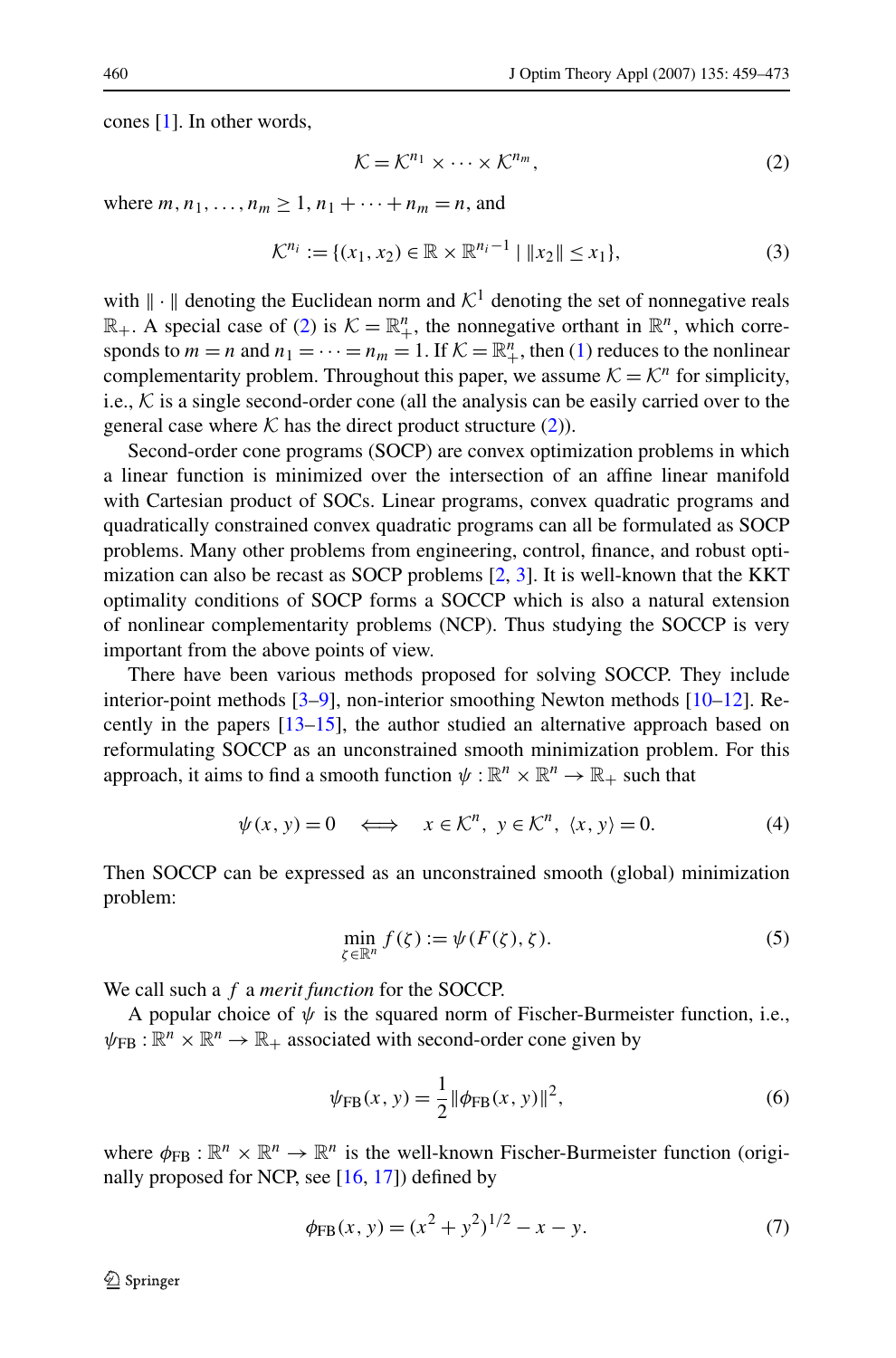<span id="page-2-0"></span>More specifically, for any  $x = (x_1, x_2), y = (y_1, y_2) \in \mathbb{R} \times \mathbb{R}^{n-1}$ , we define their *Jordan product* associated with  $K^n$  as

$$
x \circ y := (\langle x, y \rangle, y_1 x_2 + x_1 y_2). \tag{8}
$$

The Jordan product ∘, unlike scalar or matrix multiplication, is not associative, which is a main source on complication in the analysis of SOCCP. The identity element under this product is  $e := (1, 0, \ldots, 0)^T \in \mathbb{R}^n$ . We write  $x^2$  to mean  $x \circ x$  and write  $x + y$ to mean the usual componentwise addition of vectors. It is known that  $x^2 \in \mathcal{K}^n$  for all  $x \in \mathbb{R}^n$ . Moreover, if  $x \in \mathcal{K}^n$ , then there exists a unique vector in  $\mathcal{K}^n$ , denoted by  $x^{1/2}$ , such that  $(x^{1/2})^2 = x^{1/2} \circ x^{1/2} = x$ . Thus,  $\phi_{FR}$  defined as [\(7](#page-1-0)) is well-defined for all  $(x, y) \in \mathbb{R}^n \times \mathbb{R}^n$  and maps  $\mathbb{R}^n \times \mathbb{R}^n$  to  $\mathbb{R}^n$ . It was shown in [[11\]](#page-13-0) that  $\phi_{FB}(x, y) = 0$  if and only if  $(x, y)$  satisfies ([4\)](#page-1-0). Therefore,  $\psi_{FB}$  defined as ([6\)](#page-1-0) induces a merit function  $f_{FR} := \psi_{FR}(F(\zeta), \zeta)$  for the SOCCP.

The function  $\psi_{FB}$  given as in ([6\)](#page-1-0) was proved smooth with computable gradient formulas and enjoys several favorable properties, nonetheless, it does not have additional bounded level-set and error bound properties (see [\[15](#page-14-0)]). To conquer this, four other functions associated with second-order cone were considered in [\[13–15](#page-14-0)]. The first one is  $\psi_{\text{YF}} : \mathbb{R}^n \times \mathbb{R}^n \to \mathbb{R}$  defined by

$$
\psi_{\text{YF}}(x, y) := \psi_0(\langle x, y \rangle) + \psi_{\text{FB}}(x, y), \tag{9}
$$

where  $\psi_0 : \mathbb{R} \to \mathbb{R}_+$  is any smooth function satisfying

$$
\psi_0(t) = 0 \quad \forall t \le 0 \quad \text{and} \quad \psi'_0(t) > 0 \quad \forall t > 0.
$$
 (10)

The function  $\psi_{\text{YF}}$  was studied by Yamashita and Fukushima in [\[18](#page-14-0)] for SDCP (semidefinite complementarity problems) case and was extended to SOCCP case in [[15\]](#page-14-0). An example of  $\psi_0(t)$  is  $\psi_0(t) = \frac{1}{4} (\max\{0, t\})^4$ . A slight modification of  $\psi_{\text{YF}}$  yields  $\widehat{\psi}_{\text{YF}} : \mathbb{R}^n \times \mathbb{R}^n \to \mathbb{R}$  defined by

$$
\widehat{\psi_{\text{YF}}}(x, y) := \frac{1}{2} ||(x \circ y)_{+}||^{2} + \psi_{\text{FB}}(x, y), \tag{11}
$$

where  $(\cdot)_+$  means the orthogonal projection onto the second-order cone  $\mathcal{K}^n$ . The third function is  $\psi_{LT} : \mathbb{R}^n \times \mathbb{R}^n \to \mathbb{R}$  defined by

$$
\psi_{LT}(x, y) := \psi_0(\langle x, y \rangle) + \tilde{\psi}(x, y), \tag{12}
$$

where  $\tilde{\psi}: \mathbb{R}^n \times \mathbb{R}^n \to \mathbb{R}_+$  satisfies

$$
\tilde{\psi}(x, y) = 0, \ \langle x, y \rangle \le 0 \quad \Longleftrightarrow \quad x \in \mathcal{K}^n, \ y \in \mathcal{K}^n, \ \langle x, y \rangle = 0. \tag{13}
$$

The function  $\psi_0$  is the same as the above (namely, it satisfies (10)) and examples of *ψ*˜ are

$$
\tilde{\psi}_1(x, y) := \frac{1}{2} \big( \|(-x)_{+}\|^2 + \|(-y)_{+}\|^2 \big) \quad \text{and} \quad \tilde{\psi}_2(x, y) := \frac{1}{2} \| \phi_{\text{FB}}(x, y)_{+} \|^2 \tag{14}
$$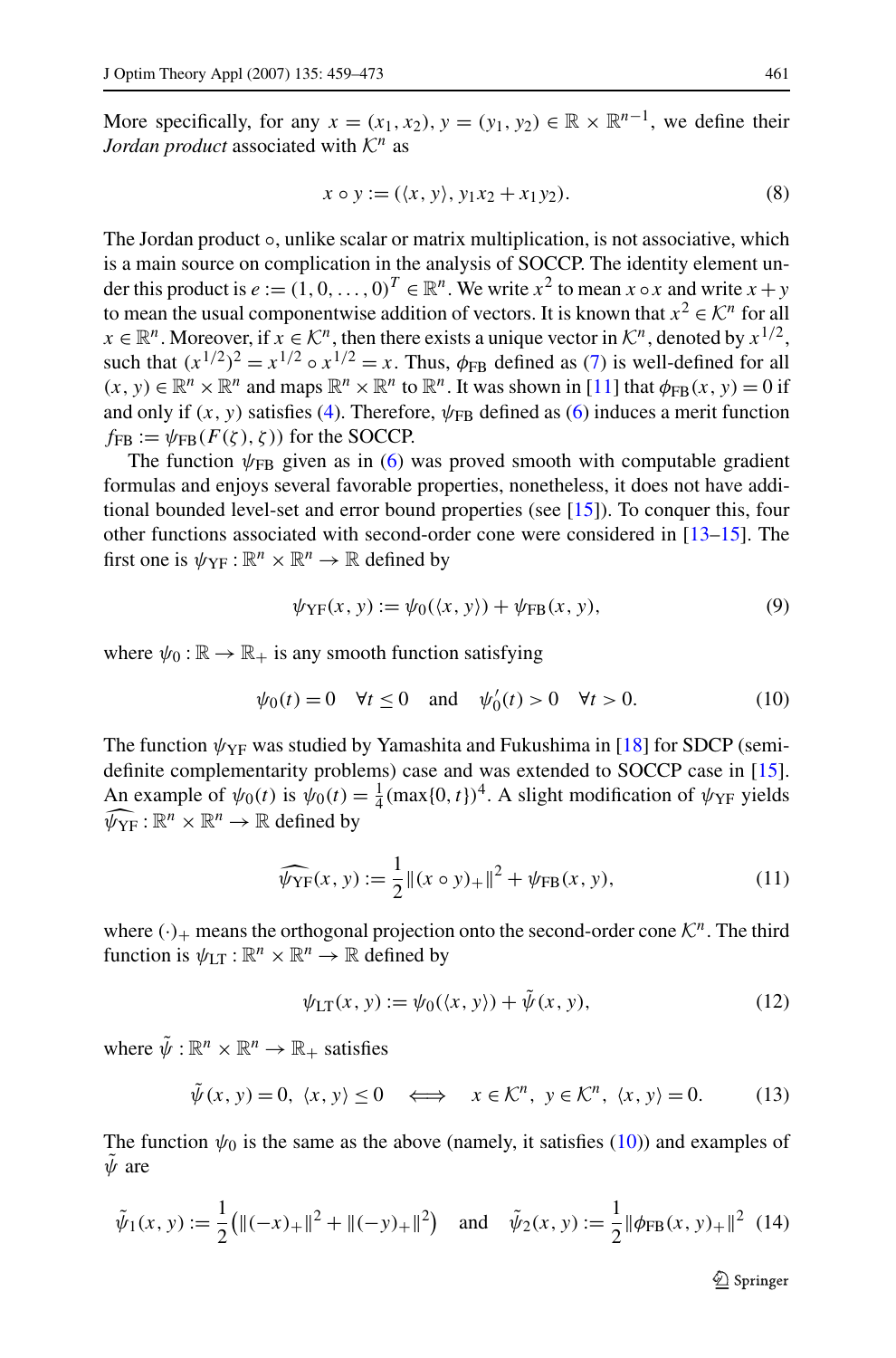<span id="page-3-0"></span>which were recently investigated in [\[14](#page-14-0)]. The function  $\psi_{LT}$  was proposed by Luo and Tseng for NCP case in [\[19](#page-14-0)] and was extended to the SDCP case by Tseng in [[20\]](#page-14-0). The last function  $\widehat{\psi_{LT}} : \mathbb{R}^n \times \mathbb{R}^n \to \mathbb{R}$ , a slight variant of  $\psi_{LT}$ , is defined by

$$
\widehat{\psi_{LT}}(x, y) := \frac{1}{2} ||(x \circ y)_{+}||^{2} + \tilde{\psi}(x, y), \qquad (15)
$$

where  $\tilde{\psi}$  is given as in ([13\)](#page-2-0).

Each of the above functions naturally induces a merit function as follows:

$$
f_{\text{YF}}(\zeta) := \psi_{\text{YF}}(F(\zeta), \zeta),
$$
  
\n
$$
\widehat{f_{\text{YF}}}(\zeta) := \widehat{\psi_{\text{YF}}}(F(\zeta), \zeta),
$$
  
\n
$$
f_{\text{LT}}(\zeta) := \psi_{\text{LT}}(F(\zeta), \zeta),
$$
  
\n
$$
\widehat{f_{\text{LT}}}(\zeta) := \widehat{\psi_{\text{LT}}}(F(\zeta), \zeta).
$$
\n(16)

It was shown that  $f_{YF}$  provides error bound [[15,](#page-14-0) Prop. 5] if *F* is strongly monotone and  $f_{\text{YF}}$  has bounded level set [[15,](#page-14-0) Prop. 6] if *F* is monotone as well as SOCCP is strictly feasible. The same results hold for  $f_{YF}$  [\[13](#page-14-0), Prop. 4.1 and Prop. 4.2], for  $f_{LT}$  $[14,$  $[14,$  Prop. 4.1 and Prop. 4.3], and for  $f_{LT}$  [14, Prop. 4.2 and Prop. 4.4]. The main purpose of this paper is to weaken the condition of strong monotonicity to so-called uniform *P*∗-property (will be introduced in Sect. 2) which is a new concept recently developed for linear and nonlinear transformations on Euclidean Jordan Algebra [\[21](#page-14-0), [22\]](#page-14-0). Moreover, we replace the monotonicity and strict feasibility by the so-called  $R_{01}$ (or  $R_{02}$ )-functions (will be introduced in Sect. 2) to ensure that the level sets for *f*<sub>YF</sub>, *f*<sub>LT</sub>, *f*<sub>LT</sub> are still bounded.

### **2 Preliminaries**

In this section, we review some definitions and preliminary materials that will be used in the subsequent analysis. First, we recall from [[11\]](#page-13-0) that each  $x = (x_1, x_2) \in$ R × R*n*−<sup>1</sup> admits a spectral factorization, associated with K*n*, of the form

$$
x = \lambda_1(x) \cdot u_x^{(1)} + \lambda_2(x) \cdot u_x^{(2)},
$$
\n(17)

where  $\lambda_1(x)$ ,  $\lambda_2(x)$  and  $u_x^{(1)}$ ,  $u_x^{(2)}$  are the spectral values and the associated spectral vectors of *x* given by

$$
\lambda_i(x) = x_1 + (-1)^i \|x_2\|,
$$
  
\n
$$
u_x^{(i)} = \begin{cases} \frac{1}{2} \left( 1, (-1)^i \frac{x_2}{\|x_2\|} \right), & \text{if } x_2 \neq 0; \\ \frac{1}{2} (1, (-1)^i w_2), & \text{if } x_2 = 0, \end{cases}
$$
\n(18)

for  $i = 1, 2$ , with  $w_2$  being any vector in  $\mathbb{R}^{n-1}$  satisfying  $||w_2|| = 1$ . If  $x_2 \neq 0$ , the factorization is unique. The set  $\{u_x^{(1)}, u_x^{(2)}\}$  is called a *Jordan frame* and possesses the following properties.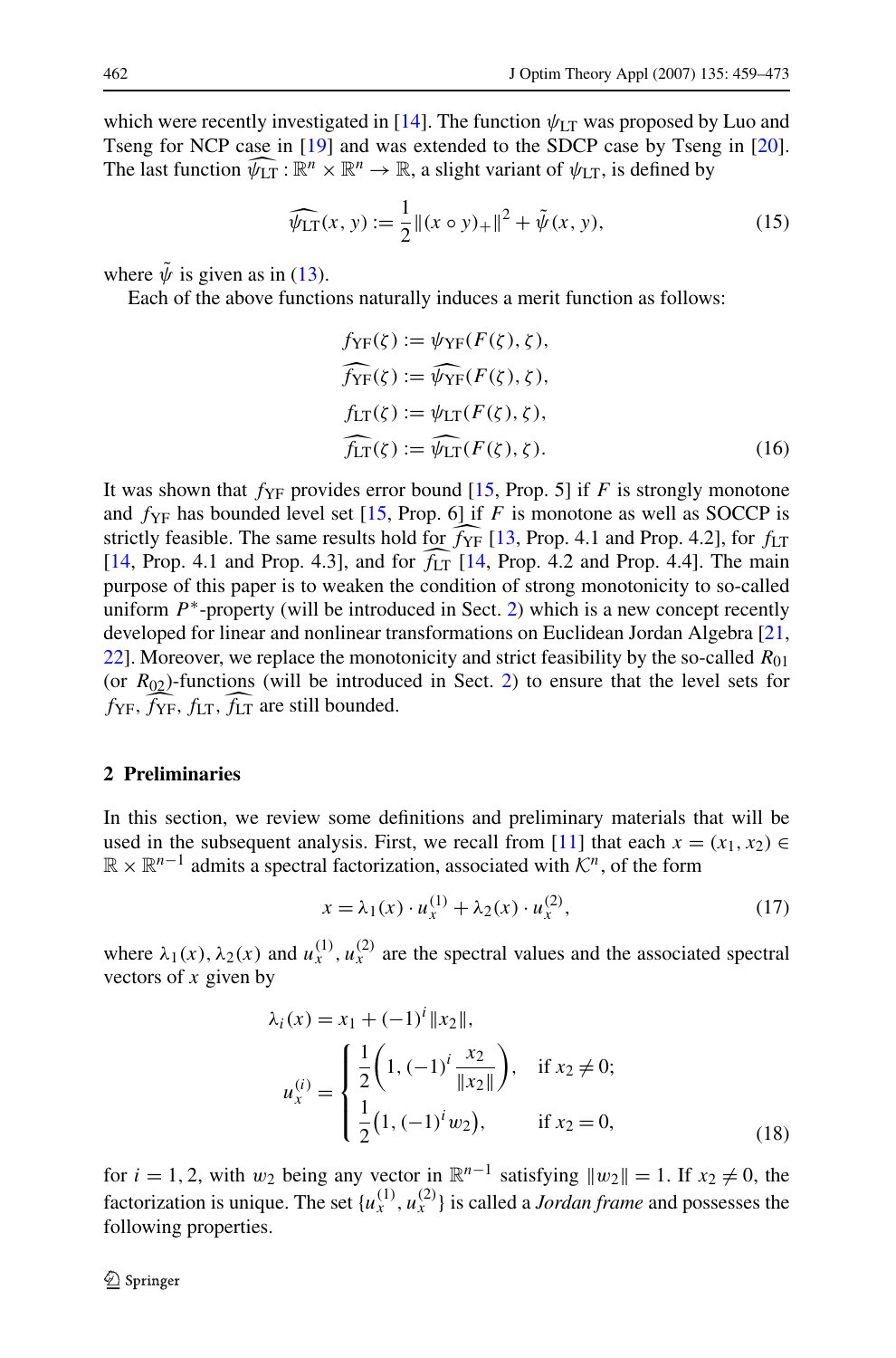<span id="page-4-0"></span>**Property 2.1** For any  $x = (x_1, x_2) \in \mathbb{R} \times \mathbb{R}^{n-1}$  with the spectral values  $\lambda_1(x), \lambda_2(x)$ and spectral vectors  $u_x^{(1)}$ ,  $u_y^{(2)}$  given as in [\(18](#page-3-0)), we have

(a)  $u_x^{(1)}$  and  $u_x^{(2)}$  are orthogonal under Jordan product and have length  $1/\sqrt{2}$ , i.e.,

$$
u_x^{(1)} \circ u_x^{(2)} = 0,
$$
  $||u_x^{(1)}|| = ||u_x^{(2)}|| = \frac{1}{\sqrt{2}}.$ 

(b)  $u_x^{(1)}$  and  $u_x^{(2)}$  are *idempotent* under Jordan product, i.e.,

$$
u_x^{(i)} \circ u_x^{(i)} = u_x^{(i)}, \quad i = 1, 2.
$$

The above spectral factorization of *x*, as well as  $x^2$  and  $x^{1/2}$  have various in-teresting properties; see [\[11](#page-13-0)]. For instances, for any  $x = (x_1, x_2) \in \mathbb{R} \times \mathbb{R}^{n-1}$ , with spectral values  $\lambda_1(x)$ ,  $\lambda_2(x)$  and spectral vectors  $u_x^{(1)}$ ,  $u_x^{(2)}$ , the following results hold:  $(1)$   $x^2 = \lambda_1(x)^2 u_x^{(1)} + \lambda_2(x)^2 u_{x_\infty}^{(2)} \in \mathcal{K}^n$ . (2) If  $x \in \mathcal{K}^n$ , then  $0 \le \lambda_1(x) \le \lambda_2(x)$  and  $x^{1/2} = \sqrt{\lambda_1(x)} u_x^{(1)} + \sqrt{\lambda_2(x)} u_x^{(2)}$ . It is also well-known that for any  $x = (x_1, x_2) \in$  $\mathbb{R} \times \mathbb{R}^{n-1}$ , we have  $x \in \mathcal{K}^n$  if and only if

$$
L_x := \begin{bmatrix} x_1 & x_2^T \\ x_2 & x_1 I \end{bmatrix}
$$

is positive semi-definite (see [\[11](#page-13-0), p. 437] and [\[23](#page-14-0)]). If  $x \in \text{int}(\mathcal{K}^n)$ , then  $0 < \lambda_1(x)$  $\lambda_2(x)$ , and  $L_x$  is invertible with

$$
L_x^{-1} = \frac{1}{x_1^2 - ||x_2||^2} \begin{bmatrix} x_1 & -x_2^T \\ -x_2 & \frac{x_1^2 - ||x_2||^2}{x_1} I + \frac{1}{x_1} x_2 x_2^T \end{bmatrix}.
$$

In general, we have  $x \circ y = L_x y$  for all  $y \in \mathbb{R}^n$ , and  $L_x > 0$  if and only if  $x \in \text{int}(\mathcal{K}^n)$ . We say that *x*, *y operator commute* if  $L_x$  and  $L_y$  commute, i.e.,  $L_x L_y = L_y L_x$ . From [\[1](#page-13-0), Lemma X.2.2], we know that *x* and *y* operator commute if and only if *x* and *y* share a common Jordan frame in their spectral factorizations.

We now recall definitions of various monotonicities and *P* -properties of a continuous mapping which are needed for the assumptions of our main results later. To this end, we denote

$$
x \sqcap y := x - (x - y)_+, \qquad x \sqcup y := y + (x - y)_+, \tag{19}
$$

which will be used in the definitions of *P*-properties. As below, we state the definitions of various *P* -properties associated with SOC. Indeed, such definitions are borrowed from [[21,](#page-14-0) [22](#page-14-0), [24\]](#page-14-0), and are generalization of the familiar *P* -properties for matrices. Some of them may look slightly different from the original ones given in [\[21](#page-14-0), [22](#page-14-0), [24\]](#page-14-0); this is because ours are in SOCCP style.

**Definition 2.1** Let  $x \prec_{\mathcal{K}^n} y$  denote  $y - x \in \mathcal{K}^n$  for any  $x, y \in \mathbb{R}^n$ . Then, for a continuous mapping  $F: \mathbb{R}^n \to \mathbb{R}^n$ ,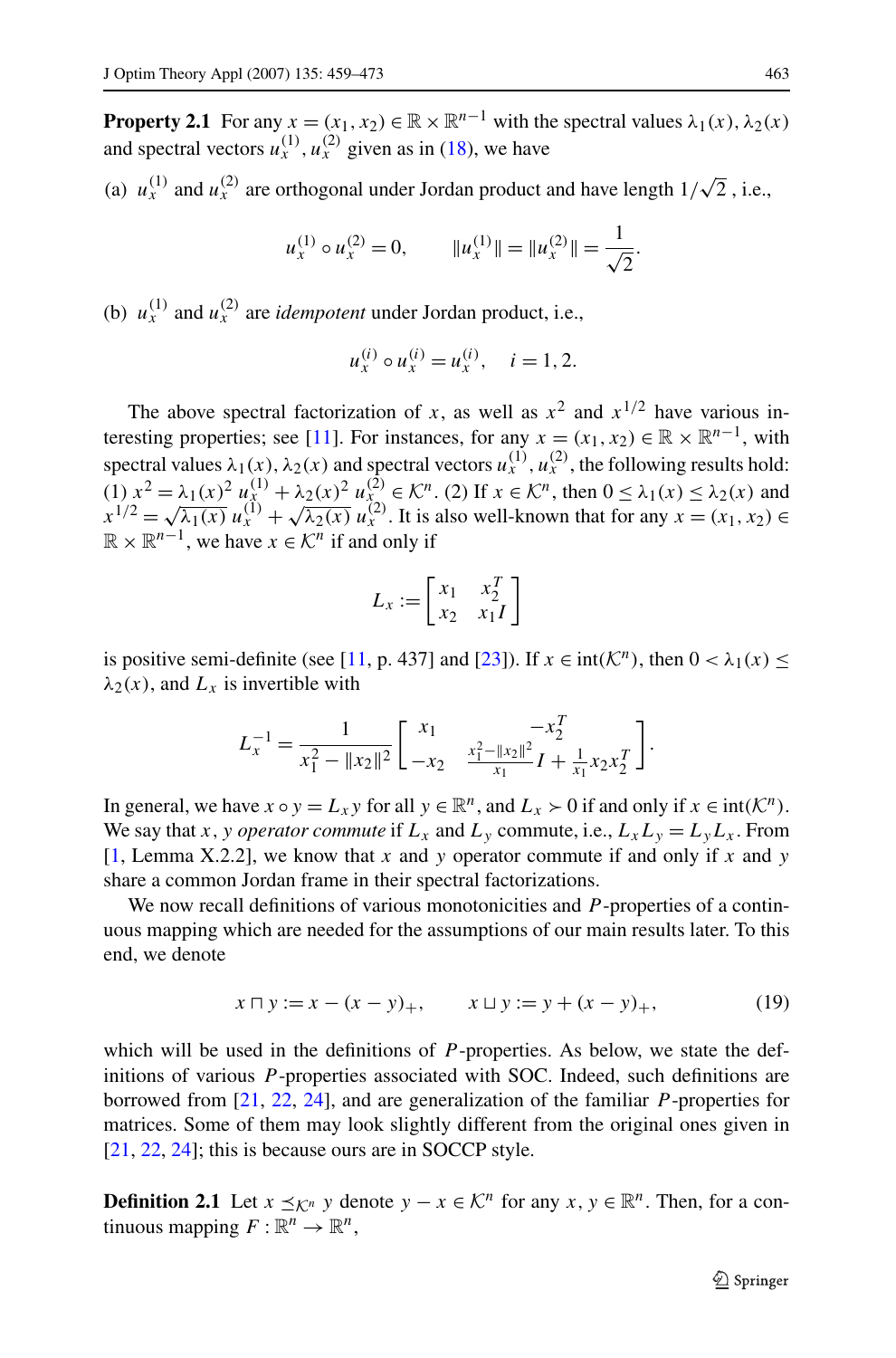(a) *F* is monotone if

$$
\langle F(\zeta) - F(\xi), \zeta - \xi \rangle \ge 0 \quad \forall \zeta, \xi \in \mathbb{R}^n;
$$

(b) *F* is strictly monotone if

$$
\langle F(\zeta) - F(\xi), \zeta - \xi \rangle > 0 \quad \forall \zeta \neq \xi \in \mathbb{R}^n;
$$

(c) *F* is strongly monotone if there exists  $\rho > 0$  such that

$$
\langle F(\zeta) - F(\xi), \zeta - \xi \rangle \ge \rho \|\zeta - \xi\|^2 \quad \forall \zeta, \ \xi \in \mathbb{R}^n;
$$

(d) *F* has Order *P* -property if

$$
(\zeta - \xi) \sqcap (F(\zeta) - F(\xi)) \preceq_{\mathcal{K}^n} 0 \preceq_{\mathcal{K}^n} (\zeta - \xi) \sqcup (F(\zeta) - F(\xi)) \Longrightarrow \zeta = \xi;
$$

(e) *F* has Jordan *P* -property if

$$
(\zeta - \xi) \circ (F(\zeta) - F(\xi)) \preceq_{\mathcal{K}^n} 0 \Longrightarrow \zeta = \xi,
$$

or equivalently,

$$
\zeta \neq \xi \Longrightarrow \lambda_2 [(\zeta - \xi) \circ (F(\zeta) - F(\xi))] > 0;
$$

(f) *F* has *P* -property if

$$
\zeta - \xi \quad \text{and} \quad F(\zeta) - F(\xi) \quad \text{operator commute} \atop (\zeta - \xi) \circ (F(\zeta) - F(\xi)) \preceq_{\mathcal{K}^n} 0 \right\} \Longrightarrow \zeta = \xi;
$$

(g) *F* has uniform *P*<sup>\*</sup>-property if there exists  $\rho > 0$  such that

$$
\max_{i=1,2} \langle (\zeta - \xi) \circ (F(\zeta) - F(\xi)) , u_{\xi}^{(i)} \rangle \ge \rho \| \zeta - \xi \|^2 \quad \forall \zeta, \ \xi \in \mathbb{R}^n,
$$

where  $u_{\xi}^{(i)}$ ,  $i = 1, 2$ , are the spectral vectors of  $\xi$ ;

(h) *F* has uniform Jordan *P*-property if there exists  $\rho > 0$  such that

$$
\lambda_2[(\zeta-\xi)\circ(F(\zeta)-F(\xi))] \ge \rho \|\zeta-\xi\|^2 \quad \forall \zeta, \ \xi \in \mathbb{R}^n;
$$

(i) *F* has uniform *P*-property if there exists  $\rho > 0$  such that for any  $\zeta, \xi \in \mathbb{R}^n$  with *ζ* − *ξ* operator commuting with  $F(ζ) - F(ξ)$ , we have

$$
\lambda_2[(\zeta - \xi) \circ (F(\zeta) - F(\xi))] \ge \rho \|\zeta - \xi\|^2;
$$

(j) *F* has *P*<sub>0</sub>-property if  $F(\zeta) + \varepsilon \zeta$  has the *P*-property for all  $\varepsilon > 0$ .

As remarked in [\[22](#page-14-0), Remark 3.1], when *F* is linear, strong monotonicity and strict monotonicity coincide; and uniform (Jordan) *P* -property and (Jordan) *P* -property also coincide. In addition, there have been established some inter-connections between the above concepts, for instances, the following implications hold (see [\[22](#page-14-0), [24\]](#page-14-0)). For more details about *P* -properties, please refer to [\[21,](#page-14-0) [22\]](#page-14-0) and [[25\]](#page-14-0).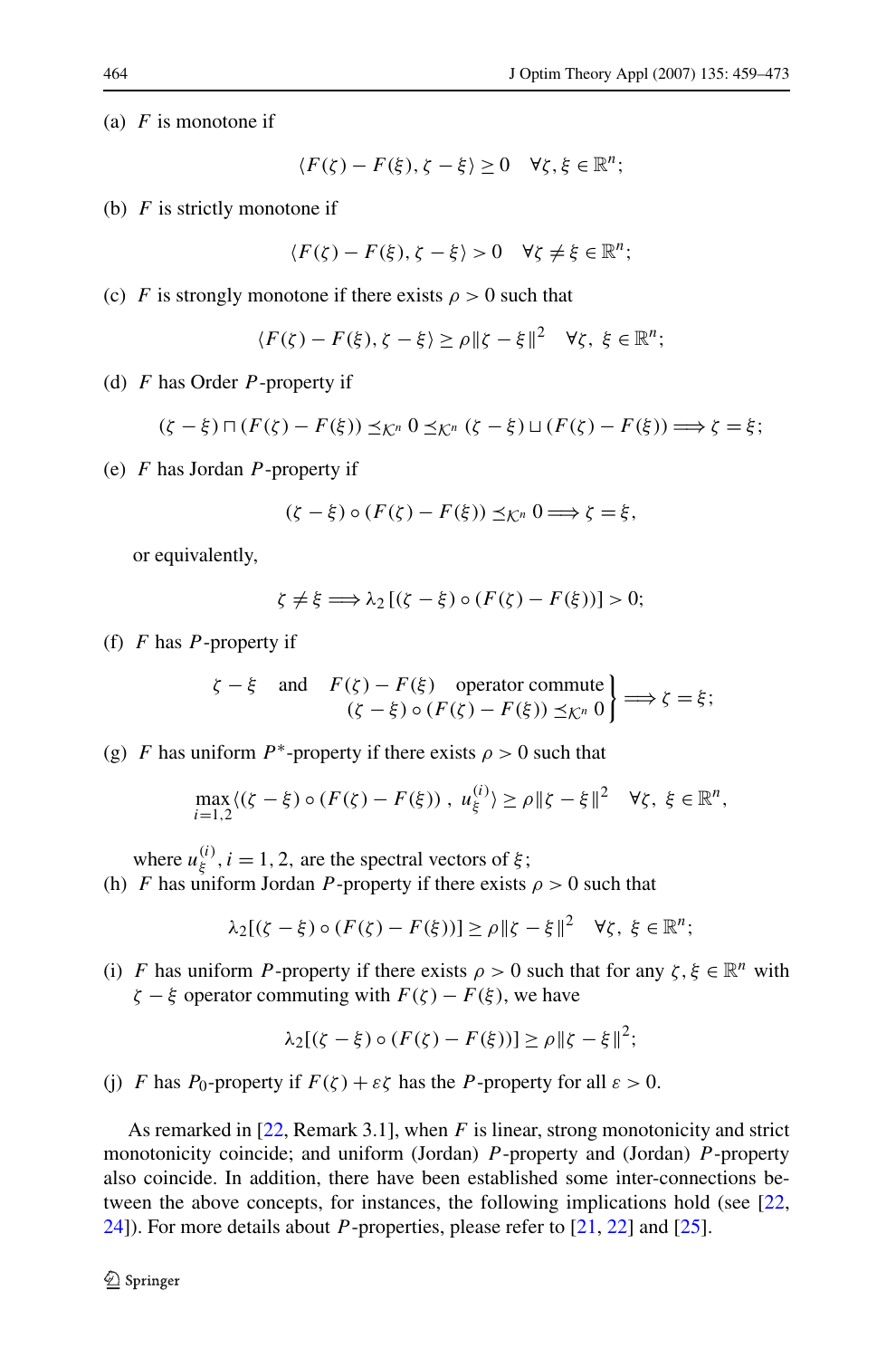<span id="page-6-0"></span>**Property 2.2** For a continuous mapping  $F: \mathbb{R}^n \to \mathbb{R}^n$ ,

- (a) strong monotonicity ⇒ strict monotonicity ⇒ Order *P* -property ⇒ Jordan *P* property  $\Rightarrow$  *P*-property  $\Rightarrow$  *P*<sub>0</sub>-property;
- (b) strong monotonicity ⇒ uniform *P*∗-property ⇒ uniform Jordan *P* -property ⇒ uniform *P* -property  $\Rightarrow$  *P* -property;
- (c) monotonicity  $\Rightarrow$  *P*<sub>0</sub>-property.

It is also worthy to point out that, when *F* is linear and self-adjoint, there have strongly monotonicity = Order  $P$ -property = Jordan  $P$ -property =  $P$ -property (see [\[21](#page-14-0), Theorem 21]). Therefore, from Property 2.2(a) and (b), strongly monotonicity, strictly monotonicity, Order *P* -property, uniform *P*∗-property, Jordan *P* -property, uniform Jordan *P* -property, uniform *P* -property, and *P* -property all coincide when *F* is linear and self-adjoint. This gives a rough direction to construct a counterexample that  $F$  has uniform  $P^*$ -property but is not strongly monotone function.

To close this section, we want to introduce some other concepts which will be used in analysis of boundedness of level sets. In fact, they are extensions of  $R_0$ -property for NCP case. It is known that *R*<sub>0</sub>-property is used to prove the existence of solutions for *P*0-NCP. Such properties were recently studied for the following complementarity problems (see [\[22](#page-14-0), Sects. 2, 3]): find  $x \in V$  such that

$$
x \in K
$$
,  $F(x) + q \in K$ , and  $\langle x, F(x) + q \rangle = 0$ ,

where *V* is a Euclidean Jordan algebra with the associated cone *K* and  $q \in V$ . We employ their definitions to prove the properties of bounded level sets for  $f_{\text{YF}}$ *,*  $f_{\text{YF}}$ *,*  $f_{\text{LT}}$ *,*  $f_{\text{LT}}$ *.* 

**Definition 2.2** For a mapping  $F : \mathbb{R}^n \to \mathbb{R}^n$ , it is called

(a)  $R_{01}$ -function if, for any sequence  $\{\zeta^k\}$  such that

$$
\|\xi^{k}\| \to \infty, \qquad \frac{(-\xi^{k})_{+}}{\|\xi^{k}\|} \to 0, \qquad \frac{(-F(\xi^{k}))_{+}}{\|\xi^{k}\|} \to 0, \tag{20}
$$

we have

$$
\liminf_{k \to \infty} \frac{\langle \zeta^k, F(\zeta^k) \rangle}{\|\zeta^k\|^2} > 0; \tag{21}
$$

(b)  $R_{02}$ -function if, for any sequence  $\{\zeta^k\}$  such that (20) hold, we have

$$
\liminf_{k \to \infty} \frac{\lambda_2(\zeta^k \circ F(\zeta^k))}{\|\zeta^k\|^2} > 0. \tag{22}
$$

The above concepts are taken from [[24\]](#page-14-0) and are extensions of the ones defined for NCP and SDCP settings. In particular,  $R_{02}$ -property is equivalent to  $R_0$ -property defined in Definition 3.2 of [[22\]](#page-14-0); and hence is equivalent to  $R_0$ -matrix when *F* is linear (note counterexample of *R*<sub>0</sub>-matrix but not monotone matrix can be found in Chap. 3 of [[26\]](#page-14-0)). It is easy to see that every  $R_{01}$ -function is  $R_{02}$ -function [\[24](#page-14-0),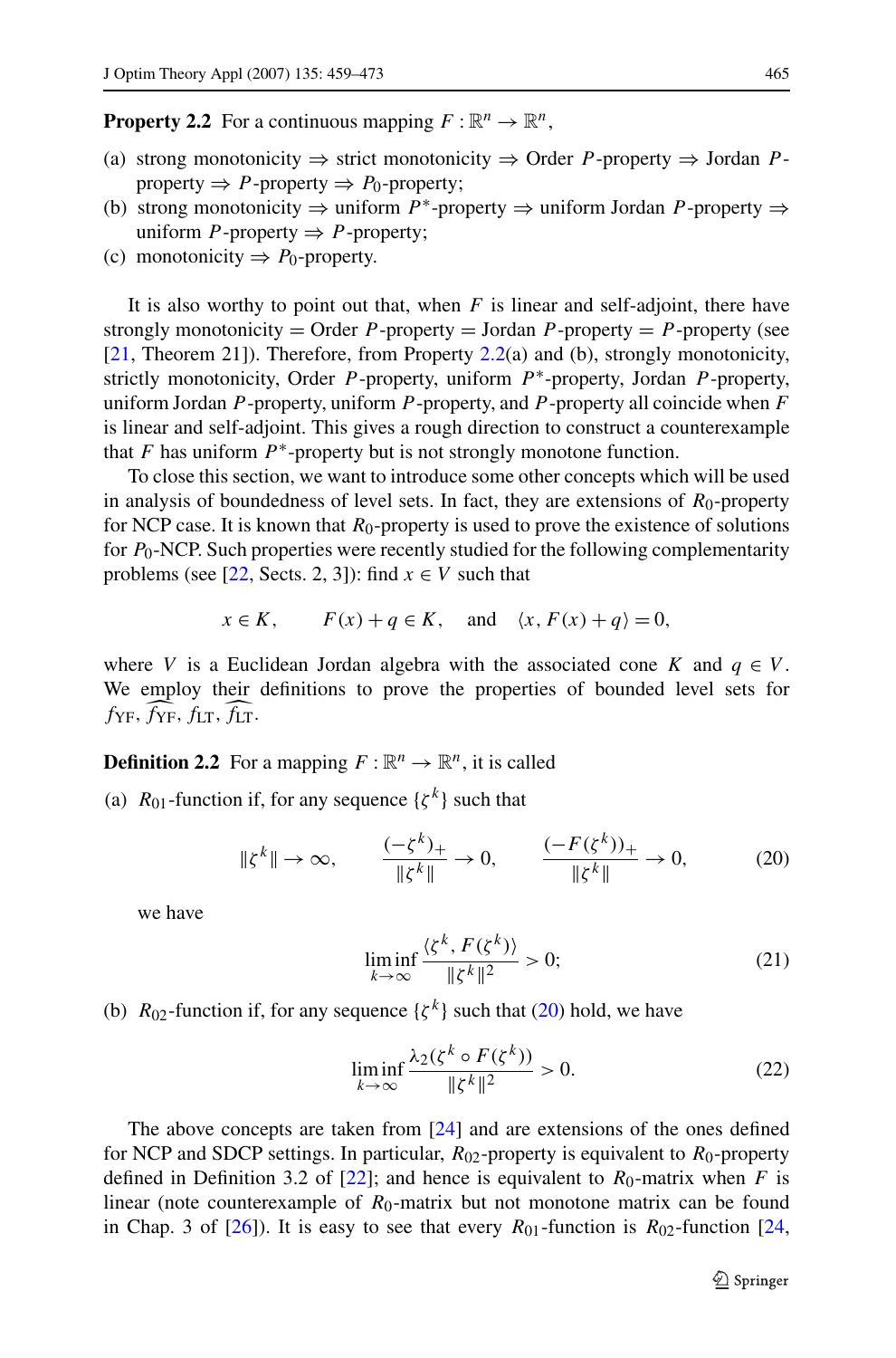<span id="page-7-0"></span>Lemma 4]. Also, from Lemma 5 of [\[24](#page-14-0)] or Proposition 3.2 of [\[22](#page-14-0)], if *F* has the uniform Jordan *P*-property then *F* is  $R_{02}$ -function (see [\[24](#page-14-0), Lemma 5]). Where are  $R_{01}$ -function and  $R_{02}$ -function located in Property [2.2\(](#page-6-0)a) and (b)? There is no answer yet, to the author's best knowledge. However, when *F* is linear, a chart describes the relation between *P*-properties and  $R_0$ -property is given in [[27\]](#page-14-0).

## **3 Conditions for Error Bounds**

The error bound is an important concept that indicates how close an arbitrary point is to the solution set of SOCCP. Thus, an error bound may be used to provide stopping criterion for an iterative method. In this section, we study conditions under which the merit functions *f* YF*, f* LT defined as in[\(16](#page-3-0)) provide error bounds for SOCCP. In fact, there have existing results: Proposition 5 of  $[15]$  $[15]$ , Proposition 4.1 of  $[13]$  $[13]$ , Proposi-tion 4.1 of [\[14](#page-14-0)], and Proposition 4.2 of [[14\]](#page-14-0), which indicate that  $f_{YF}, f_{YF}, f_{LT}, f_{LT}$ provide error bounds for SOCCP, respectively, when *F* is strongly monotone. Our main work is to substitute the condition of strong monotonicity by a weaker condition, uniform *P*∗-property. We notice that this replacement can be done only for  $f_{\text{YF}}$ ,  $f_{\text{LT}}$ , and it is not clear yet whether it is true for  $f_{\text{YF}}$ ,  $f_{\text{LT}}$  or not. The reasons for it will be explained in the section of final remarks (Sect. [5](#page-12-0)). We begin with the following technical lemmas to reach our claims.

**Lemma 3.1** *For any*  $\zeta \in \mathbb{R}^n$  *and*  $\xi \in \mathcal{K}^n$ *, we have*  $\langle \zeta, \xi \rangle \leq \langle (\zeta)_+, \xi \rangle$ *.* 

*Proof* For any  $\zeta \in \mathbb{R}^n$ , we can write  $\zeta = (\zeta)_+ + (\zeta)_-$  where  $(\cdot)_+, (\cdot)_-$  represent the projection onto  $K^n$  and  $-K^n$ , respectively. Since  $\xi \in K^n$  and  $(\zeta)$ <sub>−</sub> ∈ − $K^n$ , we have  $\langle (\zeta)_-, \xi \rangle$  ≤ 0. Thus,  $\langle \zeta, \xi \rangle = \langle (\zeta)_+, \xi \rangle + \langle (\zeta)_-, \xi \rangle$  ≤  $\langle (\zeta)_+, \xi \rangle$ . In fact, the result is true for any closed convex cone.

**Lemma 3.2** ([[15,](#page-14-0) Lemma 5.2]) Let  $\psi_{FB}$ ,  $\phi_{FB}$  be given by ([6\)](#page-1-0) and ([7\)](#page-1-0), *respectively*. *Then, for any*  $(x, y) \in \mathbb{R}^n \times \mathbb{R}^n$ *, we have* 

$$
4\psi_{\text{FB}}(x, y) \ge 2\|\phi_{\text{FB}}(x, y)_{+}\|^2 \ge \left\|(-x)_{+}\right\|^2 + \left\|(-y)_{+}\right\|^2.
$$

**Lemma 3.3** *Let*  $\tilde{\psi}_i$ ,  $i = 1, 2$ , *be given as in* ([14\)](#page-2-0). *Then*,  $\tilde{\psi}_i$  *satisfies the following inequality*:

$$
\tilde{\psi}_i(x, y) \ge \alpha \left( \|(-x)_{+}\|^2 + \|(-y)_{+}\|^2 \right) \quad \forall (x, y) \in \mathbb{R}^n \times \mathbb{R}^n,
$$
\n(23)

*for some positive constant*  $\alpha$  *and*  $i = 1, 2$ .

*Proof* For  $\tilde{\psi}_1$ , it is clear by definition [\(14](#page-2-0)) where  $\alpha = \frac{1}{2}$ . For  $\psi_2$ , the inequality is still true, where  $\alpha = \frac{1}{4}$ , due to Lemma 3.2.

**Proposition 3.1** *Let f* LT *be given as in* [\(15](#page-3-0)) *and* [\(16](#page-3-0)) *with ψ*˜ *satisfying* (23). *Suppose* -*that F has uniform P*∗*-property and SOCCP has a solution ζ* <sup>∗</sup>. *Then*, *there exists a*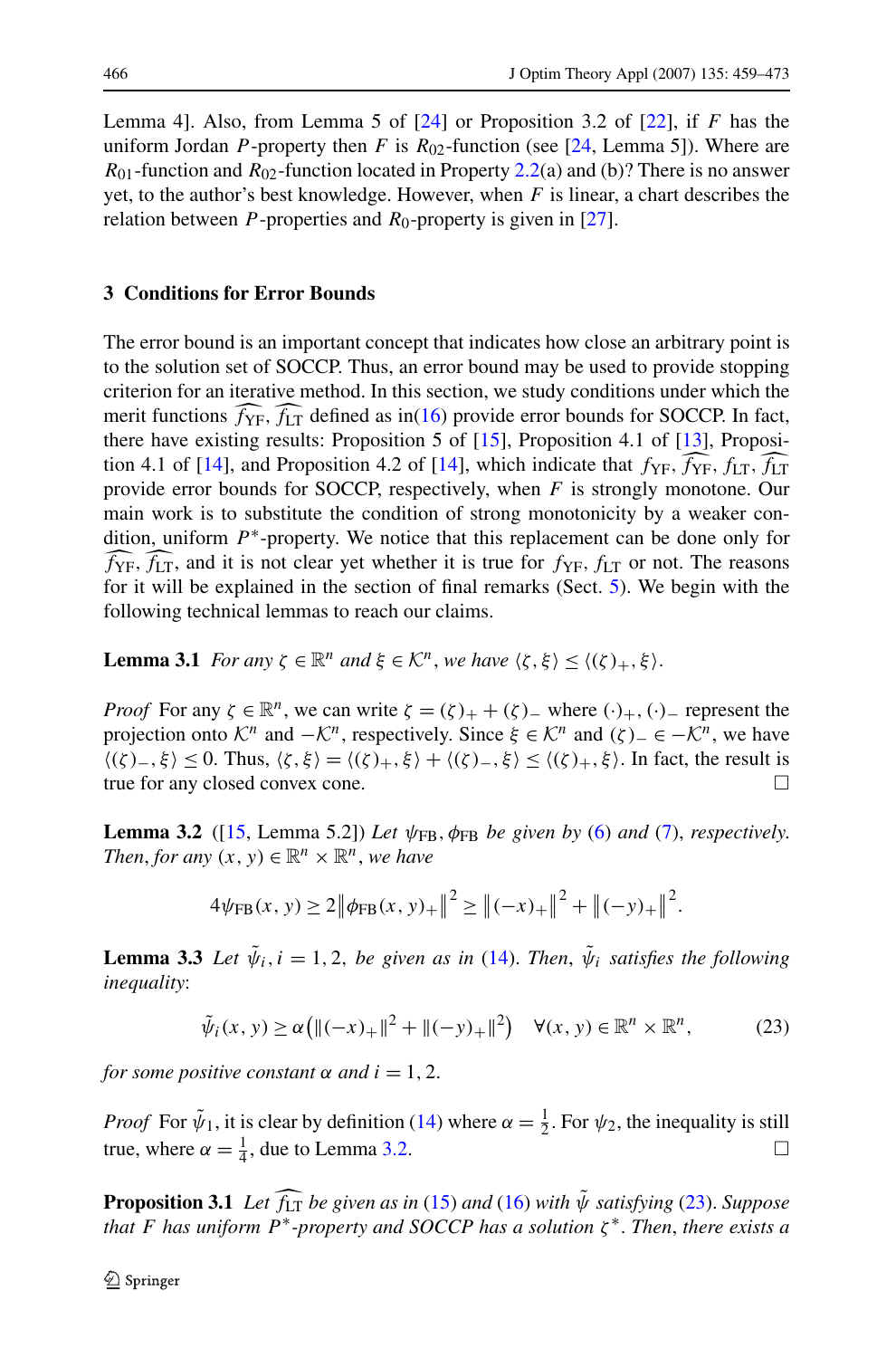<span id="page-8-0"></span>*scalar τ >* 0 *such that*

$$
\tau \|\zeta - \zeta^*\|^2 \le \| (F(\zeta) \circ \zeta)_+\| + \| (-F(\zeta))_+\| + \| (-\zeta)_+\|, \quad \forall \zeta \in \mathbb{R}^n. \tag{24}
$$

*Moreover*,

$$
\tau \|\zeta - \zeta^*\|^2 \le \left(\sqrt{2} + \frac{\sqrt{2}}{\sqrt{\alpha}}\right) \widehat{f_{LT}}(\zeta)^{1/2}, \quad \forall \zeta \in \mathbb{R}^n,
$$
 (25)

*where α is a positive constant*.

*Proof* From the assumption of uniform  $P^*$ -property, there exists  $\rho > 0$  such that

$$
\rho \| \zeta - \zeta^* \|^2 \le \max_{i=1,2} \langle (\zeta - \zeta^*) \circ (F(\zeta) - F(\zeta^*)), u_{\zeta^*}^{(i)} \rangle, \tag{26}
$$

where  $u_{\zeta^*}^{(i)}$ ,  $i = 1, 2$ , are the spectral vectors of  $\zeta^*$ . On the other hand, since  $\zeta^*$  is a solution of SOCCP, we have  $\zeta^* \in \mathcal{K}^n$ ,  $F(\zeta^*) \in \mathcal{K}^n$ ,  $\zeta^* \circ F(\zeta^*) = 0$ . Thus,

$$
(\zeta - \zeta^*) \circ (F(\zeta) - F(\zeta^*))
$$
  
=  $\zeta \circ F(\zeta) - \zeta^* \circ F(\zeta) - \zeta \circ F(\zeta^*) + \zeta^* \circ F(\zeta^*)$   
=  $\zeta \circ F(\zeta) - \zeta^* \circ F(\zeta) - \zeta \circ F(\zeta^*).$ 

Now, we express the spectral factorizations of  $\zeta$  and  $F(\zeta)$  as below:

$$
\zeta = \lambda_1(\zeta) \cdot u_{\zeta}^{(1)} + \lambda_2(\zeta) \cdot u_{\zeta}^{(2)},
$$
  

$$
F(\zeta) = \lambda_1(F(\zeta)) \cdot u_{F(\zeta)}^{(1)} + \lambda_2(F(\zeta)) \cdot u_{F(\zeta)}^{(2)}.
$$

We notice that  $\zeta^*$  and  $F(\zeta^*)$  operator commute due to  $\zeta^* \circ F(\zeta^*) = F(\zeta^*) \circ \zeta^* = 0$ ,  $\zeta^* \in \mathcal{K}^n$ , and  $F(\zeta^*) \in \mathcal{K}^n$ . Hence, they share the same Jordan frame; indeed, we can express them as

$$
\zeta^* = \lambda_1(\zeta^*) \cdot u_{\zeta^*}^{(1)} + \lambda_2(\zeta^*) \cdot u_{\zeta^*}^{(2)} = \sum_{j=1}^2 \lambda_j(\zeta^*) \cdot u_{\zeta^*}^{(i)},
$$
  

$$
F(\zeta^*) = \lambda_2(F(\zeta^*)) \cdot u_{\zeta^*}^{(1)} + \lambda_1(F(\zeta^*)) \cdot u_{\zeta^*}^{(2)} = \sum_{j=1}^2 \lambda_j^*(F(\zeta^*)) \cdot u_{\zeta^*}^{(i)},
$$

where  $j^*$  denotes  $j^* = 2$  for  $j = 1$  and  $j^* = 1$  for  $j = 2$ . It needs to point out that, when *x* and *y* share the same Jordan frame, it does not necessarily hold  $u_x^{(i)} = u_y^{(i)}$ for  $i = 1, 2$ . In general, it holds that  $u_x^{(1)} = u_y^{(2)}$  and  $u_x^{(2)} = u_y^{(1)}$ . Then, for  $i = 1, 2$ . we have

$$
\langle (\zeta - \zeta^*) \circ (F(\zeta) - F(\zeta^*)), u_{\zeta^*}^{(i)} \rangle
$$
  
=  $\langle \zeta \circ F(\zeta) - \zeta^* \circ F(\zeta) - \zeta \circ F(\zeta^*), u_{\zeta^*}^{(i)} \rangle$ 

 $\mathcal{D}$  Springer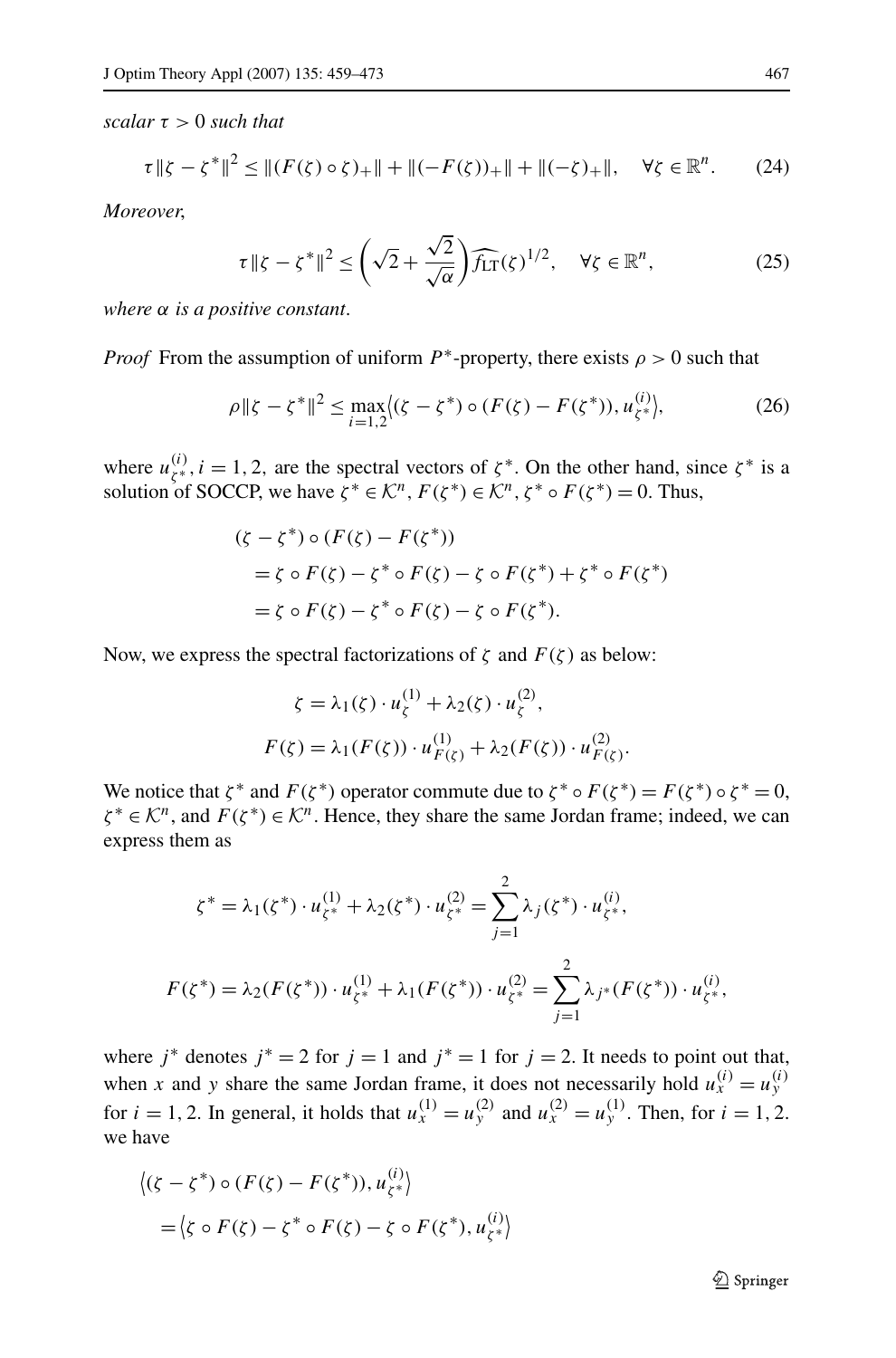$$
= \langle \zeta \circ F(\zeta), u_{\zeta^*}^{(i)} \rangle + \langle -\zeta^* \circ F(\zeta), u_{\zeta^*}^{(i)} \rangle + \langle -\zeta \circ F(\zeta^*), u_{\zeta^*}^{(i)} \rangle
$$
  
\n
$$
= \langle \zeta \circ F(\zeta), u_{\zeta^*}^{(i)} \rangle + \langle -F(\zeta), \zeta^* \circ u_{\zeta^*}^{(i)} \rangle + \langle -\zeta, F(\zeta^*) \circ u_{\zeta^*}^{(i)} \rangle
$$
  
\n
$$
= \langle \zeta \circ F(\zeta), u_{\zeta^*}^{(i)} \rangle + \langle -F(\zeta), \sum_{j=1}^2 \lambda_j (\zeta^*) u_{\zeta^*}^{(j)} \circ u_{\zeta^*}^{(i)} \rangle
$$
  
\n
$$
+ \langle -\zeta, \sum_{j=1}^2 \lambda_{j^*} (F(\zeta^*)) u_{\zeta^*}^{(j)} \circ u_{\zeta^*}^{(i)} \rangle
$$
  
\n
$$
= \langle (\zeta \circ F(\zeta)), u_{\zeta^*}^{(i)} \rangle + \lambda_i (\zeta^*) \langle -F(\zeta), u_{\zeta^*}^{(i)} \rangle + \lambda_{i^*} (F(\zeta^*)) \langle -\zeta, u_{\zeta^*}^{(i)} \rangle
$$
  
\n
$$
\leq \langle (\zeta \circ F(\zeta)), u_{\zeta^*}^{(i)} \rangle + \lambda_i (\zeta^*) \langle (-F(\zeta)), u_{\zeta^*}^{(i)} \rangle + \lambda_{i^*} (F(\zeta^*)) \langle (-\zeta), u_{\zeta^*}^{(i)} \rangle
$$
  
\n
$$
\leq ||(\zeta \circ F(\zeta)) + || \cdot || u_{\zeta^*}^{(i)} || + \lambda_i (\zeta^*) ||(-F(\zeta)) + ||
$$
  
\n
$$
\times || u_{\zeta^*}^{(i)} || + \lambda_{i^*} (F(\zeta^*)) ||(-\zeta) + || \cdot || u_{\zeta^*}^{(i)} ||
$$
  
\n
$$
= \frac{1}{\sqrt{2}} [||(\zeta \circ F(\zeta)) + || + \lambda_i (\zeta^*) ||(-F(\zeta)) + || + \lambda_{i^*} (F(\zeta^
$$

where the last equality uses Property [2.1,](#page-4-0) the first inequality is from Lemma [3.1](#page-7-0), and the second inequality uses the fact that  $\lambda_i(\zeta^*) \geq 0$ ,  $\lambda_{i^*}(F(\zeta^*)) \geq 0$  since  $\zeta^* \in$  $K^n$ ,  $F(\zeta^*) \in \mathcal{K}^n$ . Also, note that *i*<sup>\*</sup> denotes *i*<sup>\*</sup> = 2 for *i* = 1 and *i*<sup>\*</sup> = 1 for *i* = 2. Now, let

$$
\tau := \frac{\rho}{\max\{\frac{1}{\sqrt{2}}, \frac{\lambda_2(\zeta^*)}{\sqrt{2}}, \frac{\lambda_2(F(\zeta^*))}{\sqrt{2}}\}} > 0;
$$

then the above and  $(26)$  $(26)$  give

$$
\tau \|\zeta - \zeta^*\|^2 \leq \|(F(\zeta) \circ \zeta)_+\| + \|(-F(\zeta))_+\| + \|(-\zeta)_+\|, \quad \forall \zeta \in \mathbb{R}^n.
$$

Next, we come to the second part of the proposition. By  $f_{LT}(\zeta) = \frac{1}{2} ||(F(\zeta) \circ \zeta)_+||^2 + \tilde{\psi}(F(\zeta), \zeta)$ , we have

$$
||(F(\zeta)\circ\zeta)_+||\leq\sqrt{2}\widehat{f_{LT}}(\zeta)^{1/2}.
$$

In addition, we know that

$$
\|(-F(\zeta))_+\| + \|(-\zeta)_+\| \le \sqrt{2}(\|(-F(\zeta))_+\|^2 + \|(-\zeta)_+\|^2)^{1/2}
$$

Springer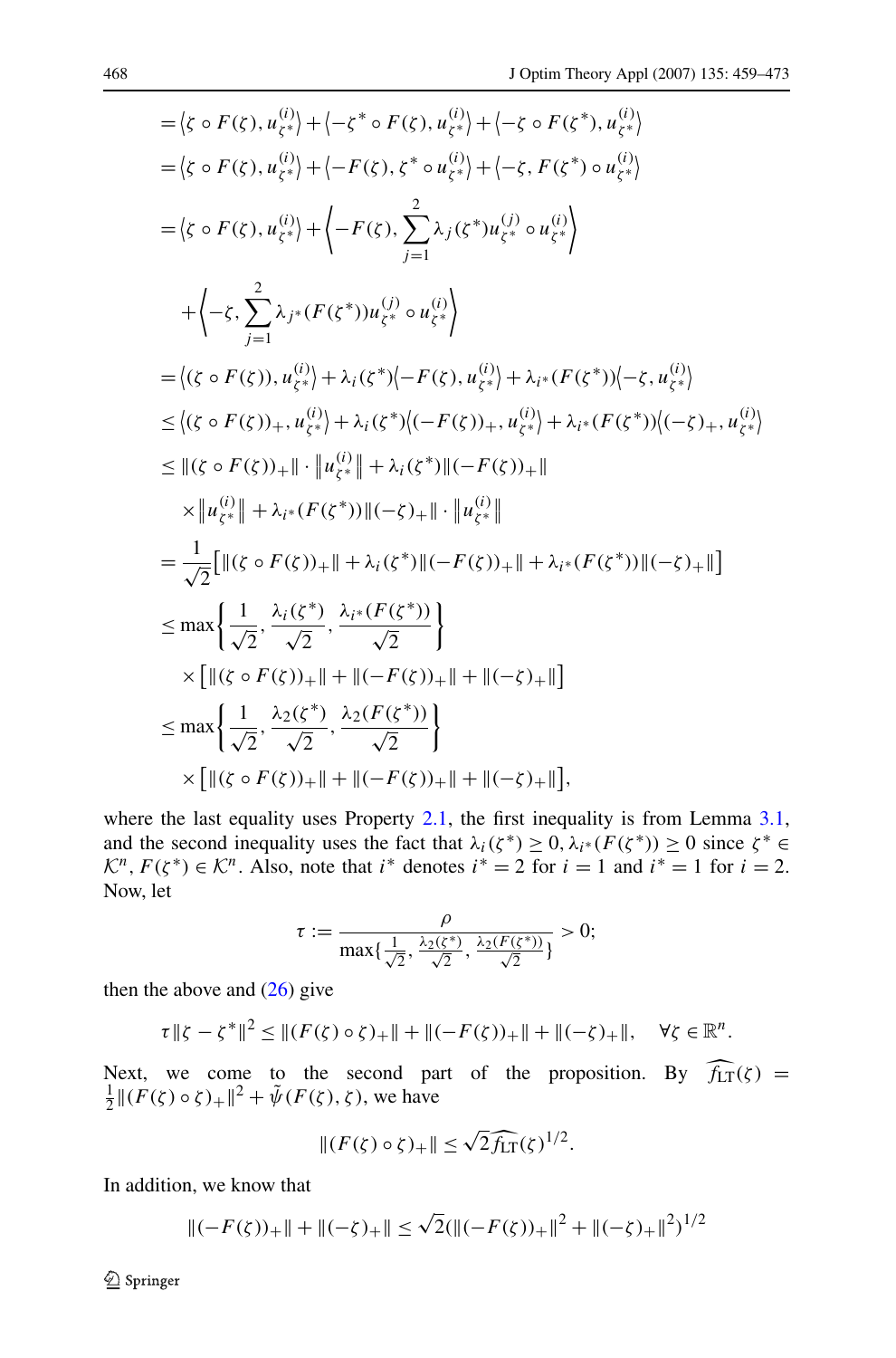$$
\leq \frac{\sqrt{2}}{\sqrt{\alpha}} \tilde{\psi}(F(\zeta), \zeta)^{1/2}
$$

$$
\leq \frac{\sqrt{2}}{\sqrt{\alpha}} \widehat{f_{LT}}(\zeta)^{1/2},
$$

<span id="page-10-0"></span>where the second inequality is true by Lemma [3.3.](#page-7-0) Thus,

$$
||(F(\zeta) \circ \zeta)_+|| + ||(-F(\zeta))_+|| + ||(-\zeta)_+|| \leq \left(\sqrt{2} + \frac{\sqrt{2}}{\sqrt{\alpha}}\right) \widehat{f_{LT}}(\zeta)^{1/2}.
$$

This together with  $(24)$  $(24)$  yields  $(25)$  $(25)$ .

**Proposition 3.2** *Let f* YF *be given as in* [\(11](#page-2-0)) *and* ([16\)](#page-3-0). *Suppose that F has uniform* -*P*∗*-property and SOCCP has a solution ζ* <sup>∗</sup>. *Then*, *there exists a scalar τ >* 0 *such that*

$$
\tau \|\zeta - \zeta^*\|^2 \le \| (F(\zeta) \circ \zeta)_+\| + \| (-F(\zeta))_+\| + \| (-\zeta)_+\|, \quad \forall \zeta \in \mathbb{R}^n. \tag{27}
$$

*Moreover*,

$$
\tau \|\zeta - \zeta^*\|^2 \le 3\sqrt{2f_{\rm YF}}(\zeta)^{1/2}, \quad \forall \zeta \in \mathbb{R}^n.
$$
 (28)

*Proof* It follows totally the same arguments as in the proof for Proposition [3.1](#page-7-0) to obtain (27). It remains to show the second part. Since by  $\widehat{f_{YF}}(\zeta) = \frac{1}{2} ||(F(\zeta) \circ \zeta)_+||^2 +$  $\psi_{FB}(F(\zeta), \zeta)$ , we have

$$
|| (F(\zeta) \circ \zeta)_+ || \leq \sqrt{2} \widehat{f}_{\rm YF}(\zeta)^{1/2}.
$$

In addition, we know that

$$
\begin{aligned} ||(-F(\zeta))_+|| + ||(-\zeta)_+|| &\leq \sqrt{2} \big( ||(-F(\zeta))_+||^2 + ||(-\zeta)_+||^2 \big)^{1/2} \\ &\leq 2\sqrt{2}\psi_{FB}(F(\zeta), \zeta)^{1/2} \\ &\leq 2\sqrt{2}\widehat{f}_{\rm YF}(\zeta)^{1/2}, \end{aligned}
$$

where the second inequality is true by Lemma [3.2.](#page-7-0) Thus,

$$
||(F(\zeta) \circ \zeta)_+|| + ||(-F(\zeta))_+|| + ||(-\zeta)_+|| \leq 3\sqrt{2} \widehat{f}_{\rm YF}(\zeta)^{1/2}.
$$

This together with  $(27)$  yield  $(28)$ .

## **4 Conditions for Bounded Level Sets**

The boundedness of level sets of a merit function is also important since it ensures that the sequences generated by a descent method has at least one accumulation point. In particular, there have existing results of bounded level sets for  $f_{YF}$ *,*  $f_{YF}$ *,*  $f_{LT}$ *,*  $f_{LT}$ ,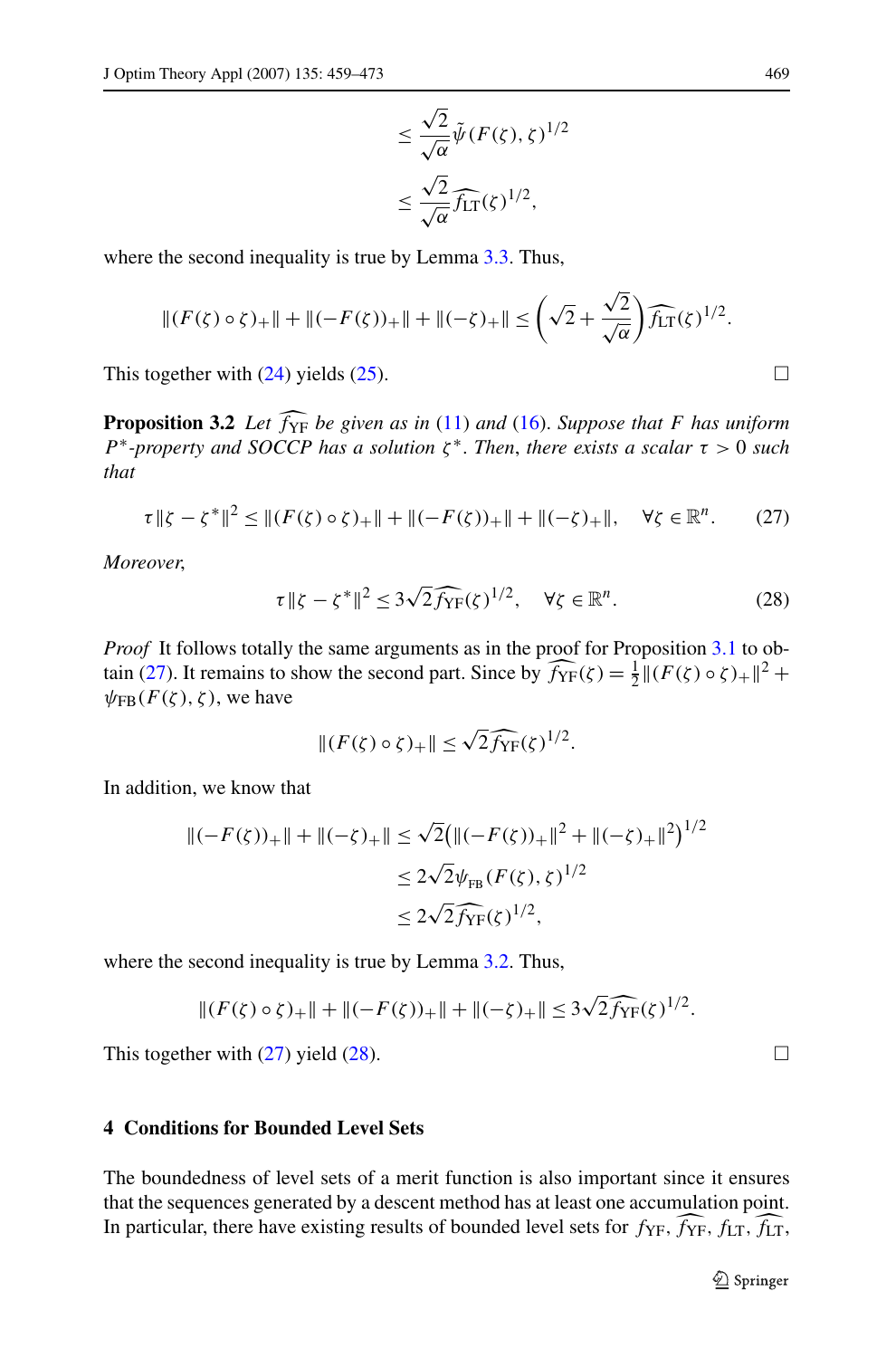<span id="page-11-0"></span>respectively, for instances, Proposition 6 of [[15\]](#page-14-0), Proposition 4.2 of [\[13](#page-14-0)], Proposition 4.3 of [[14\]](#page-14-0) and Proposition 4.4 of [\[14](#page-14-0)], which require that *F* is monotone and SOCCP is strict feasible. We note that the strict feasibility is necessary. For example, when  $F(\zeta) \equiv 0$  every  $\zeta \in \mathcal{K}^n$  is a solution of SOCCP and hence the solution set is unbounded. In this section, we study another condition to replace this kind of "*strict*" condition by *F* being  $R_{01}$ -function for cases of  $f_{YF}$ ,  $f_{LT}$ , while by *F* being  $R_{02}$ -functions for cases of  $f_{LT}$ ,  $f_{YF}$ .

We want to point it out that for  $f_{LT}$  and  $\widehat{f_{LT}}$  to possess property of bounded level sets, an additional condition is required (see Lemma 4.1). In fact, the examples of  $\tilde{\psi}_1$   $\tilde{\psi}_2$ and  $\psi_2$  given in ([14\)](#page-2-0) both satisfy this additional condition (Lemma 4.1). It was also proved in Lemma 9 of [[15\]](#page-14-0) that this additional condition is satisfied with  $\psi_{\text{FB}}$  as well.

**Lemma 4.1** ([[14,](#page-14-0) Lemma 4.4]) *For any*  $\{(x^k, y^k)\}_{k=1}^{\infty} \subseteq \mathbb{R}^n \times \mathbb{R}^n$ , *let*  $\lambda_1(x)^k \le$  $\lambda_2(x)^k$  *and*  $\mu_1(y)^k \leq \mu_2(y)^k$  *denote the spectral values of*  $x^k$  *and*  $y^k$ , *respectively. Then, if*  $\lambda_1(x)^k \to -\infty$  *or*  $\mu_1(y)^k \to -\infty$ , we have  $\tilde{\psi}_i(x^k, y^k) \to \infty$ , for  $i = 1, 2$ .

Now, we come to another main work of this paper that is to claim the monotonicity of *F* plus the strict feasibility of SOCCP can be replaced by  $R_{01}$  (or  $R_{02}$ )-functions to ensure property of bounded level sets.

**Proposition 4.1** (a) Let  $f_{YF}$  be given as in ([9\)](#page-2-0) and ([16\)](#page-3-0). Suppose that F is a  $R_{01}$ *function*. *Then*, *the level set*

$$
\mathcal{L}(\gamma) := \{ \zeta \in \mathbb{R}^n \mid f_{\mathrm{YF}}(\zeta) \leq \gamma \}
$$

*is bounded for all*  $\gamma \geq 0$ .

(b) *Let f*LT *be given as in* [\(12](#page-2-0)) *and* [\(16](#page-3-0)) *with ψ*˜ *satisfying Lemma* 4.1. *Suppose that*  $F$  *is a*  $R_{01}$ *-function. Then, the level set* 

$$
\mathcal{L}(\gamma) := \{ \zeta \in \mathbb{R}^n \mid f_{\text{LT}}(\zeta) \le \gamma \}
$$

*is bounded for all*  $\gamma \geq 0$ .

*Proof* (a) We will prove this result by contradiction. Suppose there exists an unbounded sequence  $\{\zeta^k\} \subset \mathcal{L}(\gamma)$  for some  $\gamma \geq 0$ . It can be seen that the sequence of the smaller spectral values of  $\{\zeta^k\}$  and  $\{F(\zeta^k)\}$  are bounded below. In fact, if not, it follows from Lemma 4.1 (note  $\psi_{FB}$  also satisfies this lemma, see Lemma 9 of [[15\]](#page-14-0)) that  $f_{\rm YF}(\zeta^k) \to \infty$ , which contradicts  $\{\zeta^k\} \subset \mathcal{L}(\gamma)$ .

Therefore,  ${(-\zeta^k)_+}$  and  ${(-F(\zeta^k))_+}$  are bounded above, which says condition [\(20](#page-6-0)) is held. Then, by the assumption of  $R_{01}$ -function, we have

$$
\liminf_{k \to \infty} \frac{\langle \zeta^k, F(\zeta^k) \rangle}{\|\zeta^k\|^2} > 0.
$$

This yields  $\langle \zeta^k, F(\zeta^k) \rangle \to \infty$ , and hence  $f_{YF}(\zeta^k) \to \infty$  by definition of  $f_{YF}$  given as in [\(9](#page-2-0)) and [\(10](#page-2-0)). Thus, it is a contradiction to  $\{\zeta^k\} \subset \mathcal{L}(\gamma)$ .

(b) Same arguments as part (a).  $\Box$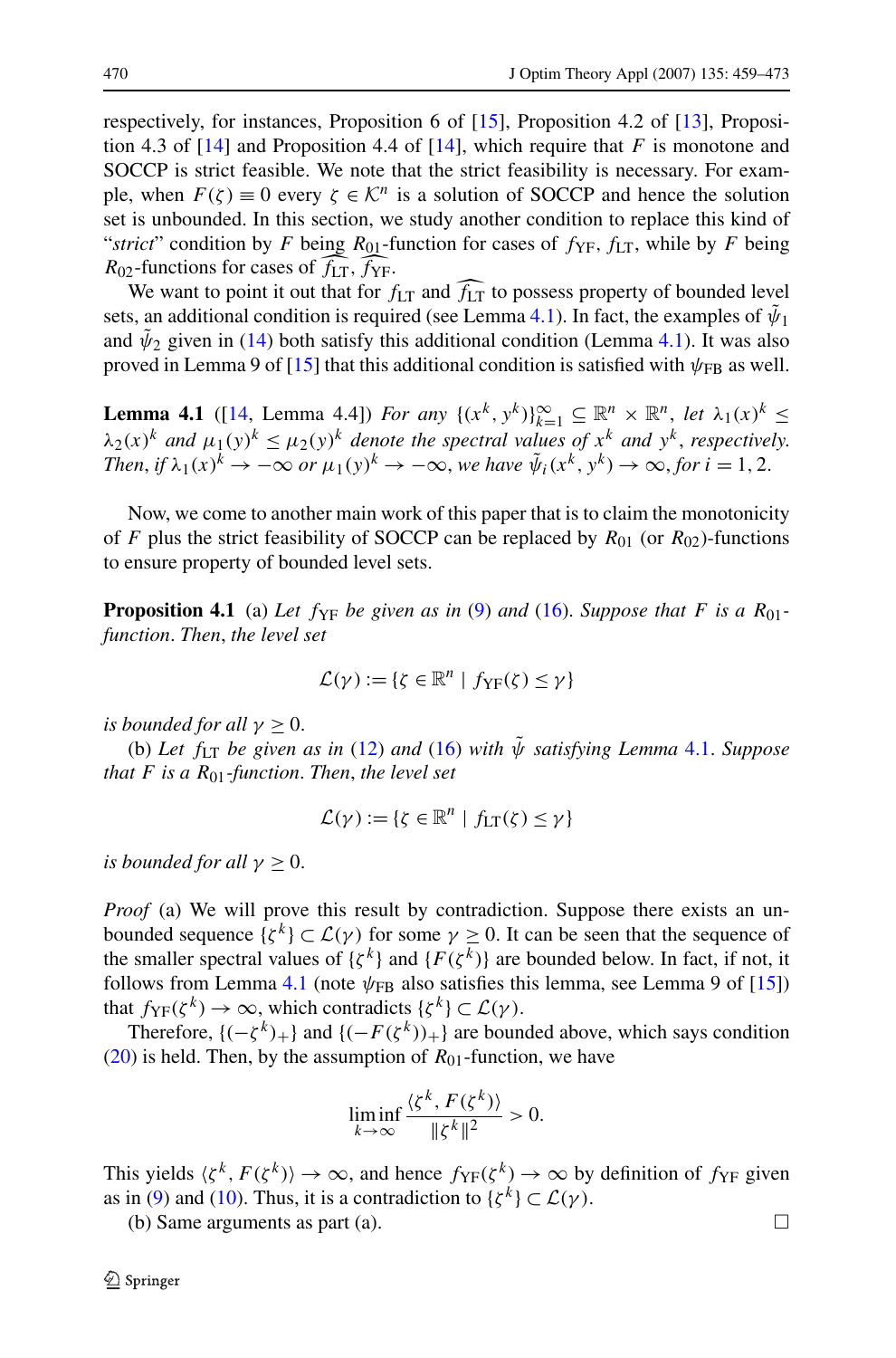<span id="page-12-0"></span>**Proposition 4.2** (a) Let  $\widehat{f_{LT}}$  be given as in ([15\)](#page-3-0) and ([16\)](#page-3-0) with  $\tilde{\psi}$  satisfying Lemma [4.1](#page-11-0). -*Suppose that F is a R*02*-function*. *Then*, *the level set*

$$
\mathcal{L}(\gamma) := \{ \zeta \in \mathbb{R}^n \mid \widehat{f_{LT}}(\zeta) \leq \gamma \}
$$

*is bounded for all*  $\gamma \geq 0$ .

(b) *Let f* YF *be given as in* ([11\)](#page-2-0) *and* ([16\)](#page-3-0). *Suppose that F is a R*02*-function*. *Then*, -*the level set*

$$
\mathcal{L}(\gamma) := \{ \zeta \in \mathbb{R}^n \mid \widehat{f_{\mathrm{YF}}}(\zeta) \leq \gamma \}
$$

*is bounded for all*  $\gamma \geq 0$ .

*Proof* (a) Again, we will prove this result by contradiction. Suppose there exists an unbounded sequence  $\{\zeta^k\} \subset \mathcal{L}(\gamma)$  for some  $\gamma \geq 0$ . It can be seen that the sequence of the smaller spectral values of  $\{ \zeta^k \}$  and  $\{ F(\zeta^k) \}$  are bounded below. In fact, if not, it follows from Lemma [4.1](#page-11-0) (note we assume  $\tilde{\psi}$  satisfies this lemma) that  $\widehat{f_{LT}}(\zeta^k) \to \infty$ , which contradicts  $\{\zeta^k\} \subset \mathcal{L}(\gamma)$ .

Thus,  ${(-\zeta^k)_+}$  and  ${(-F(\zeta^k))_+}$  are bounded above, which says condition [\(20](#page-6-0)) is held. Then, by the assumption of  $R_{02}$ -function, we have

$$
\liminf_{k \to \infty} \frac{\lambda_2(\zeta^k \circ F(\zeta^k))}{\|\zeta^k\|^2} > 0.
$$

This yields  $\lambda_2(\zeta^k \circ F(\zeta^k)) \to \infty$ , and hence  $\|(\zeta^k \circ F(\zeta^k))_+\| \to \infty$ . This together with definition of  $\widehat{f_{LT}}$  given as in ([15\)](#page-3-0) and ([10\)](#page-2-0) imply  $\widehat{f_{LT}}(\zeta^k) \to \infty$ . But, this contradicts  $\{ \zeta^k \} \subset \mathcal{L}(\gamma)$ . Therefore, we complete the proof.

(b) Same arguments as part (a).  $\Box$ 

## **5 Final Remarks**

In this paper, we have studied conditions for error bounds and bounded level sets of some merit functions,  $f_{YF}$ ,  $f_{YF}$ ,  $f_{LT}$ ,  $f_{LT}$  given as in ([16\)](#page-3-0) for SOCCP. For property of bounded level sets, we propose a new condition, *F* being  $R_{01}$ -function, to replace the traditional condition of monotonicity of *F* and strict feasibility of SOCCP in the cases of  $f_{YF}$ ,  $f_{LT}$ . In the contrast, we propose another condition, *F* being  $R_{02}$ function, to replace the traditional condition of monotonicity of *F* and strict feasibility of SOCCP in the cases of *f* LT*, f* YF. We notice that the condition of *R*02-function is even weaker than  $R_{01}$ -function, which means we need a bit stronger condition in cases of *f*YF*,f*LT to obtain property of bounded level sets than in cases of *f* LT*, f* YF to do. This observation seems true for property of error bounds. More specifically, we do. This observation seems true for property of error bounds. More specifically, we have established the new condition of uniform  $P^*$ -property to ensure that  $\widehat{f_{LT}}, \widehat{f_{YF}}$ provide error bounds (see Propositions  $3.1$  and  $3.2$ ). Thus, due to this observation, we suspect that there needs a condition between strongly monotonicity and uniform *P*<sup>∗</sup>-property (see the implications in Property [2.2\(](#page-6-0)b)) to ensure *f*<sub>YF</sub>, *f*<sub>LT</sub> to provide error bounds for SOCCP. However, we still don't know whether there is a condition

 $\mathcal{D}$  Springer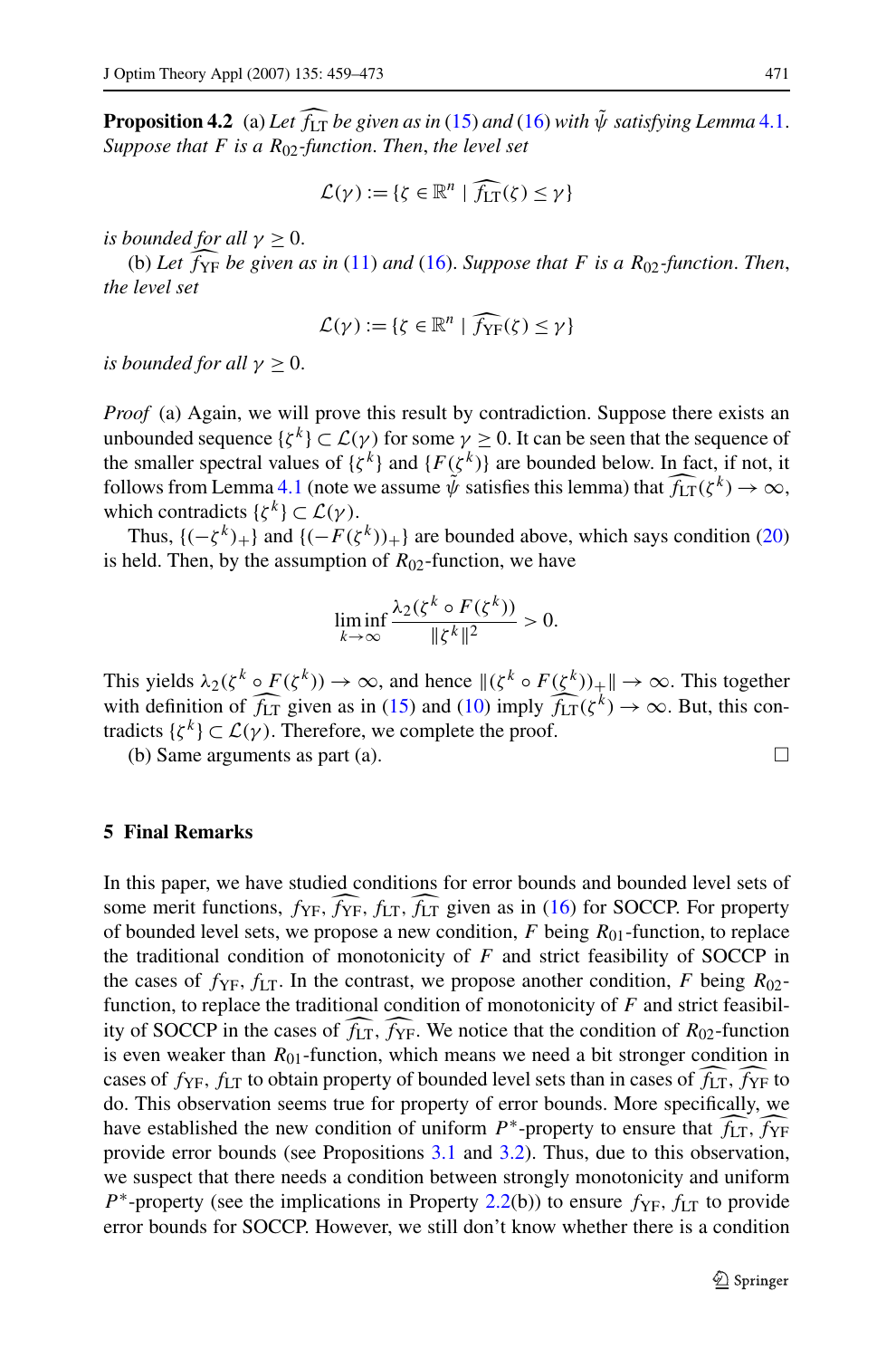<span id="page-13-0"></span>between strongly monotonicity and uniform *P*∗-property (see Property [2.2](#page-6-0)(b)). That is the reason we don't have similar results of error bounds for  $f_{YF}$ ,  $f_{LT}$  yet.

We can elaborate more to explain the above reason from the other aspect. In fact, the existing results of error bounds in Proposition 5 of [\[15\]](#page-14-0) and Proposition 4.1 of [\[14](#page-14-0)] (for  $f_{YF}$  and  $f_{LT}$ , respectively) say that there exists a scalar  $\tau > 0$  such that

$$
\tau \| \zeta - \zeta^* \|^2 \le \max\{0, \langle F(\zeta), \zeta \rangle\} + \| (-F(\zeta))_+ \| + \| (-\zeta)_+ \|, \quad \forall \zeta \in \mathbb{R}^n. \tag{29}
$$

Now, by the fact from Lemma 4.1 of [[13\]](#page-14-0),

$$
\langle x, y \rangle \le \sqrt{2} \|(x \circ y)_+\|, \quad \forall x, y \in \mathbb{R}^n,
$$

we can see that

$$
\max\{0, \langle F(\zeta), \zeta \rangle\} \le \sqrt{2} \|(F(\zeta) \circ \zeta)_+\|.
$$

In other words, if  $(29)$  is true then  $(24)$  $(24)$  is also held. But the converse is not guaranteed. If we follow the same arguments as in Propositions [3.1](#page-7-0) and [3.2,](#page-10-0) we can obtain ([24\)](#page-8-0). Nonetheless, ([24\)](#page-8-0) does not imply (29) as explained above. Thus, the uniform *P*∗ property does not guarantee the property of error bounds for  $f_{YF}$ ,  $f_{LT}$ . Therefore, it is still worth of watching up on the issue of finding a weaker condition than strong monotonicity for  $f_{YF}$ ,  $f_{LT}$  to provide error bounds for SOCCP.

**Acknowledgements** The author thanks the two referees for careful reading of the paper and helpful suggestions. In particular, the proof of Proposition [3.1](#page-7-0) was improved due to one referee's valuable comments.

## **References**

- 1. Faraut, U., Korányi, A.: Analysis on Symmetric Cones. Oxford Mathematical Monographs. Oxford University Press, New York (1994)
- 2. Alizadeh, F., Goldfarb, D.: Second-order cone programming. Math. Program. **95**, 3–51 (2003)
- 3. Lobo, M.S., Vandenberghe, L., Boyd, S., Lebret, H.: Application of second-order cone programming. Linear Algebra Appl. **284**, 193–228 (1998)
- 4. Alizadeh, F., Schmieta, S.: Symmetric cones, potential reduction methods, and word-by-word extensions. In: Wolkowicz, H., Saigal, R., Vandenberghe, L. (eds.) Handbook of Semidefinite Programming, pp. 195–233. Kluwer Academic, Boston (2000)
- 5. Andersen, E.D., Roos, C., Terlaky, T.: On implementing a primal-dual interior-point method for conic quadratic optimization. Math. Program. **95**, 249–277 (2003)
- 6. Mittelmann, H.D.: An independent benchmarking of SDP and SOCP solvers. Math. Program. **95**, 407–430 (2003)
- 7. Monteiro, R.D., Tsuchiya, T.: Polynomial convergence of primal-dual algorithms for the second-order cone programs based on the MZ-family of directions. Math. Program. **88**, 61–83 (2000)
- 8. Schmieta, S., Alizadeh, F.: Associative and Jordan algebras, and polynomial time interior-point algorithms for symmetric cones. Math. Oper. Res. **26**, 543–564 (2001)
- 9. Tsuchiya, T.: A convergence analysis of the scaling-invariant primal-dual path-following algorithms for second-order cone programming. Optim. Methods Softw. **11**, 141–182 (1999)
- 10. Chen, X.-D., Sun, D., Sun, J.: Complementarity functions and numerical experiments for second-order cone complementarity problems. Comput. Optim. Appl. **25**, 39–56 (2003)
- 11. Fukushima, M., Luo, Z.-Q., Tseng, P.: Smoothing functions for second-order cone complementarity problems. SIAM J. Optim. **12**, 436–460 (2002)
- 12. Hayashi, S., Yamashita, N., Fukushima, M.: A combined smoothing and regularization method for monotone second-order cone complementarity problems. SIAM J. Optim. **15**, 593–615 (2005)